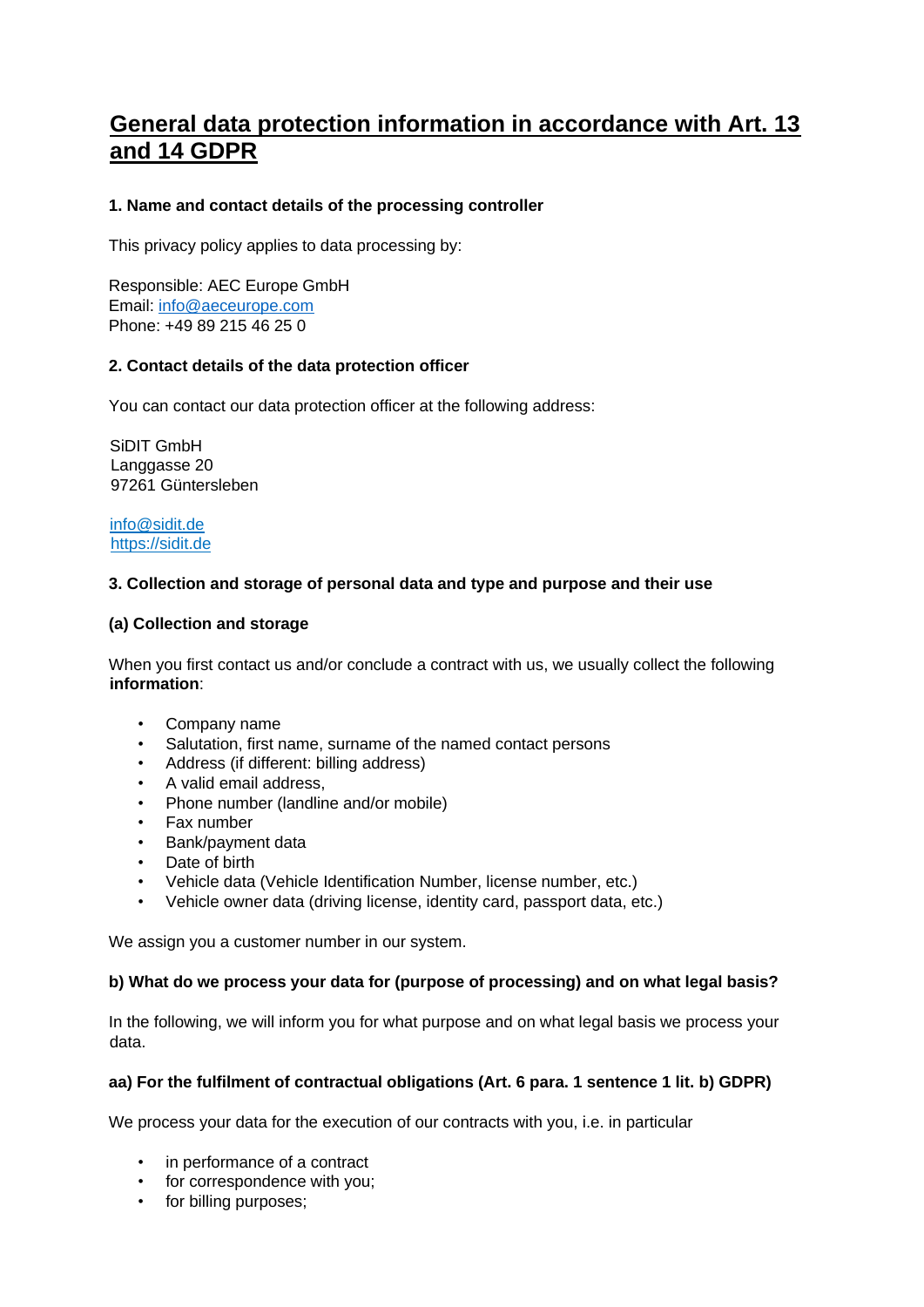- for processing warranty claims
- for the settlement of any existing liability claims and the assertion of any claims against you.

## **bb) Based on your consent (Art. 6 para. 1 sentence 1 lit. a) GDPR)**

If you have given us your consent to process personal data, the respective consent is the legal basis for the processing mentioned there.

This concerns in particular

- Collection and storage of further personal data
- Advertising correspondence by telephone or e-mail
- Customer account
- Birthday congratulations

You can revoke your consent at any time with effect for the future. This also applies to declarations of consent that you have made to us prior to the validity of the GDPR, i.e. before 25 May 2018. We hereby inform you that the revocation of consent does not affect the lawfulness of the processing carried out on the basis of the consent until the revocation.

#### **cc) Within the scope of the weighing of interests (Art. 6 para. 1 sentence 1 lit. f GDPR)**

We may also use your data on the basis of a balancing of interests to protect the legitimate interests of ourselves or third parties. This is done, for example, for the following purposes:

- Maintaining an order history for our future services
- For customer consulating and support and sales
- general business management and development of services and products
- Advertising, market and opinion research

Our interest in the respective processing results from the respective purposes and is otherwise of an economic nature. As far as this is possible and appropriate, we process your data pseudonymised or anonymised.

# **dd) Due to legal requirements (Art. 6 para. 1 sentence 1 lit. c) GDPR)**

We are subject to various legal obligations, such as statutory commercial law storage and documentation obligations (from HGB, StGB or AO).

#### **4. Transfer of data to third parties and processors**

The passing on of personal data is also processing in the sense of the preceding paragraph 3, but we would like to inform you here again separately about the subject of passing on personal data to third parties. The protection of your personal data is very important to us. For this reason we are particularly careful when it comes to passing on your data to third parties.

- A transfer of your personal data to third parties is usually for the following purposes.
	- contract processors with whom we have concluded an agreement in accordance with Art. 28 DSGVO or contractual partners with joint responsibility
	- Contracting party
	- Shipping (e.g. shipping service provider)
	- Payment (e.g. payment service provider)
	- Accounting (e.g. tax consultant)
	- Legal disputes (e.g. lawyer)
	- Communication platform (e.g. e-mail, WhatsApp, other messenger services)